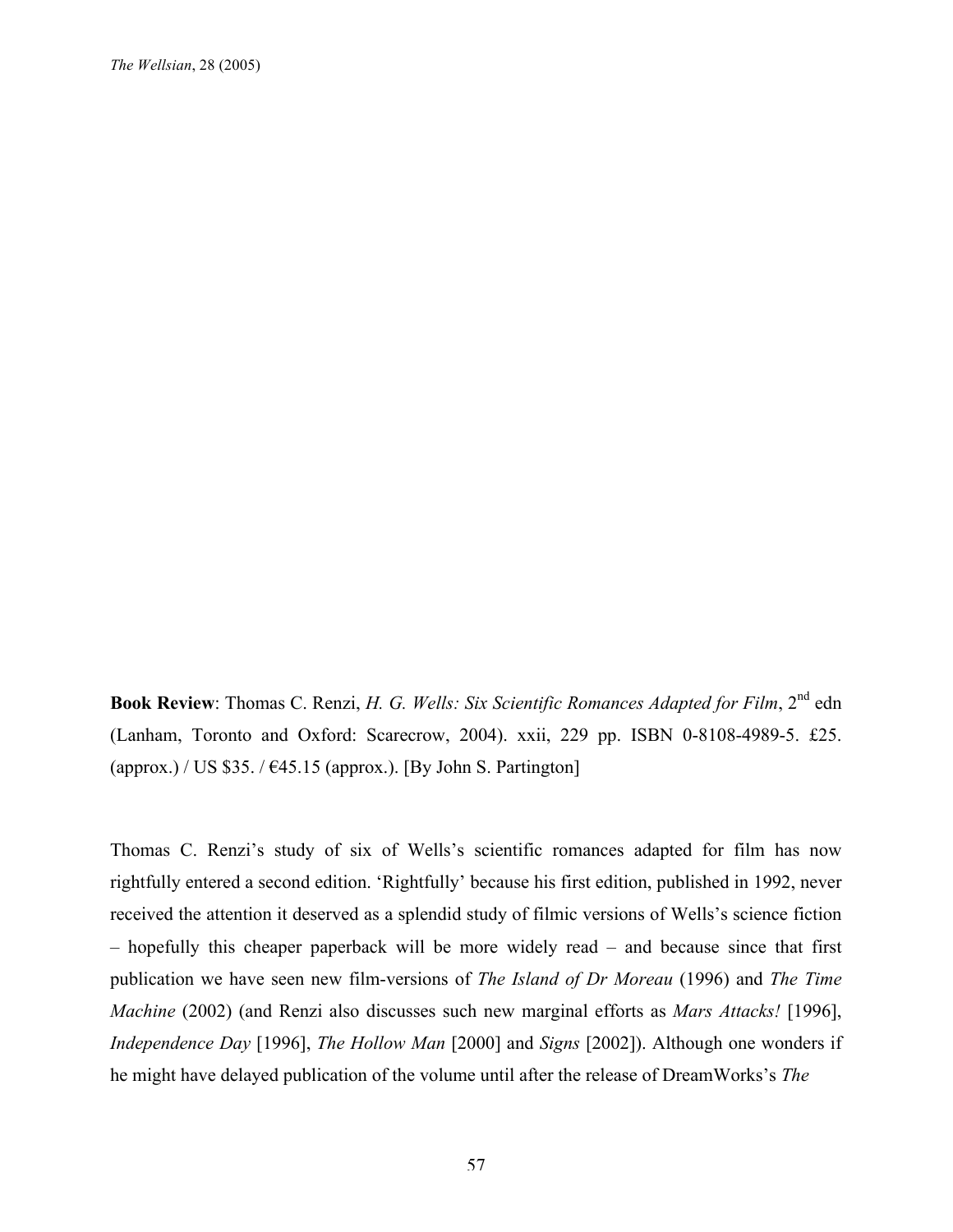*War of the Worlds* and Pendragon Pictures's *H. G. Wells's The War of the Worlds* (both due out this year, the former even mentioned by Renzi as forthcoming), the quantity of Wells-inspired movies coming out every couple of years or so suggests he might have ended up delaying this second edition indefinitely!

The six scientific romances that Renzi focuses on are *The Time Machine* (1895), *The Island of Doctor Moreau* (1896), *The Invisible Man* (1897), *The War of the Worlds* (1898), *The First Men in the Moon* (1901) and *The Food of the Gods and How It Came to Earth* (1904), though an appendix also discuss Wells's own involvement in film, *Things to Come* (1936) and *Man Who Could Work Miracles* (1937).

In his introduction, Renzi notes that Wells was not an initiator in film, but was appreciative of its potential; positively in relation to his interest in Robert Paul's time machine patent (1895), and negatively in his portrayal of the oppressive use of televisual devices such as 'Babble Machines' in *When the Sleeper Wakes* (1899) (vii-viii). Renzi disregards Wells's own theorising about film (in, for example, his introductions to *The King Who Was A King* [1929] and *Things to Come*) as he gives Wells little credit as a film critic (seeing Wells's attack on *Metropolis* in 1927 as in the same vein as Jules Verne's attack on Wells's scientific romances in 1903 [viii]). Wells's most important contribution to film, according to Renzi, lies in his filmic descriptions, which 'imitate filmmaking techniques, camera angles, and the use of special effects' (ix). Thus, in *The Time Machine*, fast-forward and reverse-action is used, in 'The New Accelerator' we find slow-motion, and in *When the Sleeper Wakes* high-angle shots appear (ix).

Although a detailed review of Renzi's observations about the film-versions of Wells's stories is not here possible, it is worth recording a number of his particularly prescient observations. Beginning with George Pal's 1960 version of *The Time Machine*, Renzi notes that the director addresses Wells's later concerns with peace and war, while offering a contemporary relevance to the story (vis-à-vis the Cold War) by suggesting that species-division in the film has occurred following a cycle of horrendous wars (the Time Traveller stops in 1917, 1940 and 1966 on his way to the world of the Eloi and Morlocks, only to witness air raids on London at each stop) (3). Although Renzi acknowledges the Eloi victory over the Morlocks at the end of Pal's film, he alerts us to the fact that the Time Traveller, George, in inspiring Eloi aggression, 'has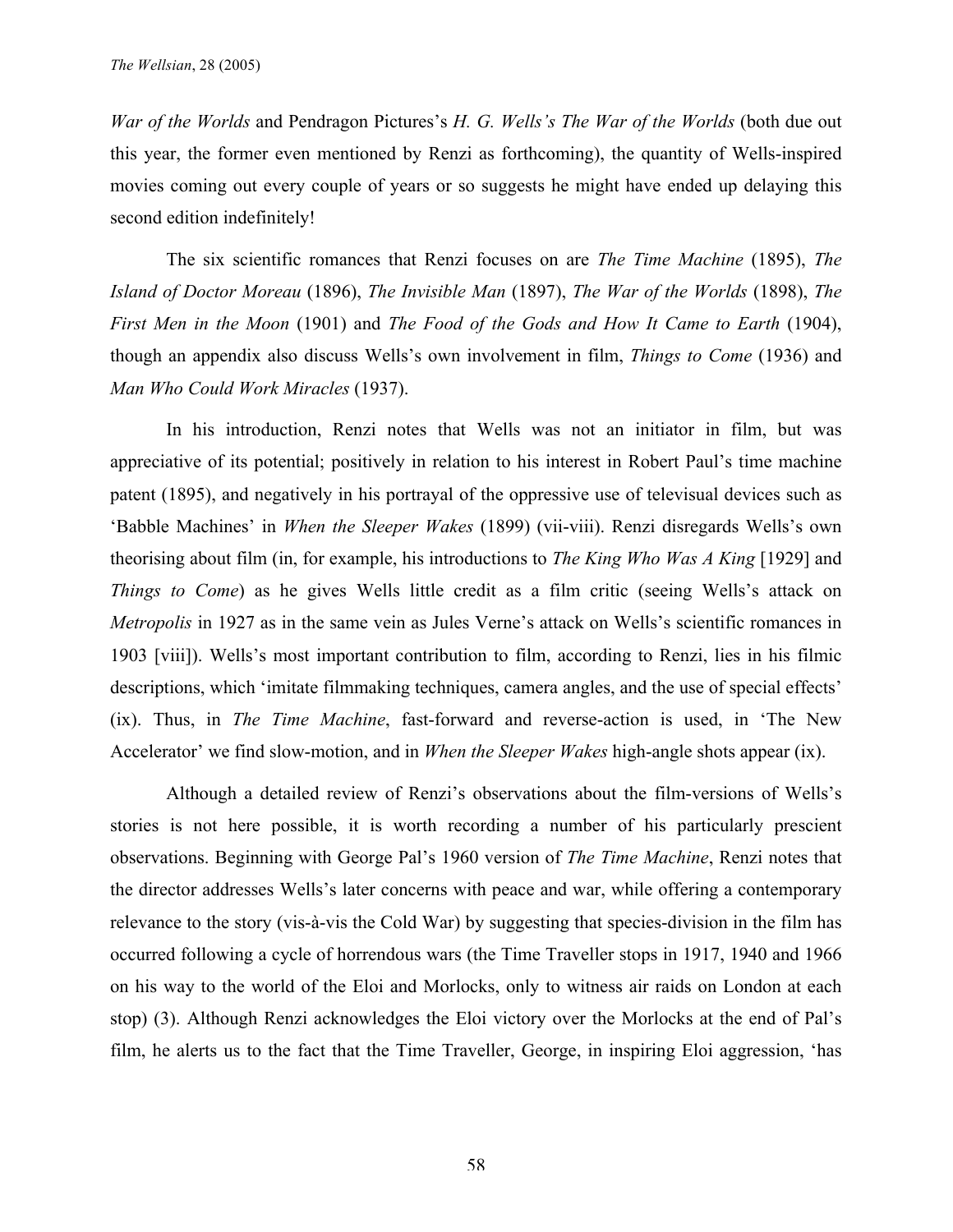rekindles a "hidden spark" in the Eloi, a passion for living, but he has also reawakened the negative emotions that must accompany that passion' (19).

Turning to Simon Wells's 2002 version of *The Time Machine*, Renzi points out that this purports to be a rewrite of the 1960 version in its credits, not an adaptation of Wells's original, and this accounts for the film's further deviation from the story. Renzi criticises the logical holes in the narrative. The Time Traveller, Alex, for instance, builds his machine in order to alter the past and therefore the future (he wants to save the life of his murdered lover), but he ultimately becomes a technophobe destroying his machine in order to destroy the Morlocks, thus locking himself in the 'future'. The excitement of his invention is thus wasted on a reactionary conclusion, ending in a Morrisian 'epoch of rest' comparable to Passworthy's questioning of progress at the end of *Things to Come* (33). It is interesting to note that Simon Wells's film introduces the 'Uber-Morlock' into *The Time Machine*, an intertextual character who plays both an Ostrog role and, with his large brain expanded beyond his cranium, is reminiscent of the Grand Lunar or, more chronologically accurate, the future humans Wells described in 'The Man of the Year Million' (1893) (38).

In discussing *The Island of Doctor Moreau*, Renzi bravely defends the effort made by John Frankenheimer (1996), a director with 'too impressive a record to be dismissed so easily' as 'most of his work, even when substandard, contains social commentary that deserves scrutiny. Such is the case with his adaptation of Wells's *The Island of Doctor Moreau*' (73). Renzi feels that Frankenheimer does address Wells's concerns in the scientific romance about the nature of power and the ethics of scientific experiment for its own sake, but concludes that 'the performances by [Marlon] Brando [as Moreau] and [Val] Kilmer [as Montgomery] are so bizarre and incompatible with the circumstances that they distract from the gravity of the story and leave us feeling irritated and frustrated' (76).

In assessing James Whale's *The Invisible Man* (1933), a film Renzi highly admires, he notes the change in the nature of Griffin, from a twisted scientist who pursues research into invisibility for selfish, criminal ends (in Wells's story) to a man who explores invisibility for positive reasons, only to degenerate as a result of the invisibility drug he is taking. With Whale's invisible man, Jack Griffin, 'all the time we are aware that this is not Jack the Man committing these crimes, but Jack the Monster. As in the three film versions of *Dr. Jekyll and Mr. Hyde*, he is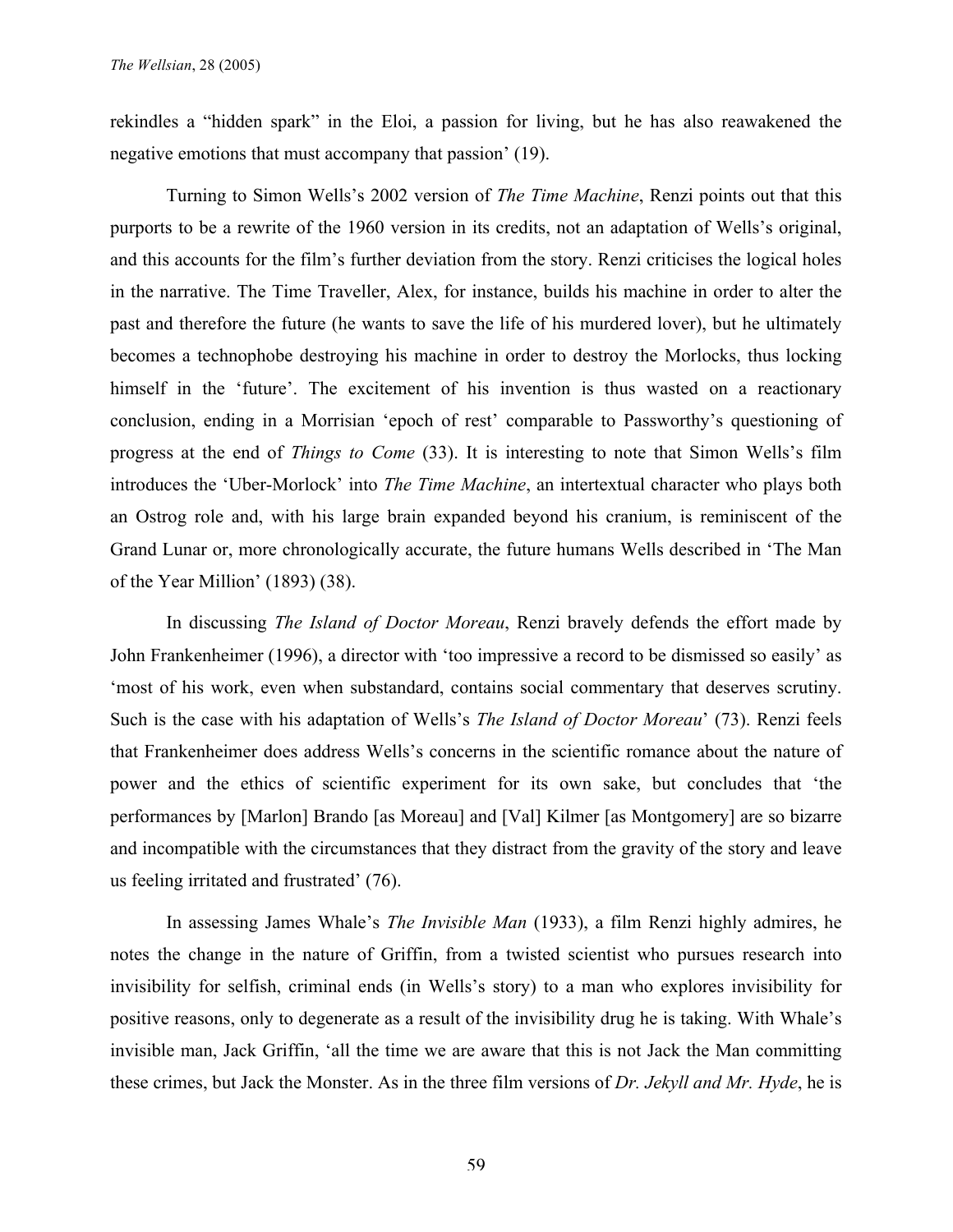a benevolent scientist whose miscalculation makes him as much a victim as the people he kills' (90). Renzi does see fault in the film in its ignoring Wells's use of scientific patter to explain the way to invisibility: 'There appears no clear reason why Wells's more "realistic" scientific explanation could not have been incorporated into the film' (91) which would have gained it acknowledgement as a great science fiction film, rather than a horror as it is usually classified.

Another film which Renzi has great appreciation for is the 1953 *War of the Worlds*. Of it, Renzi notes, 'In the film, the appearance and the nature of the Martians and their machines deviate radically from the Wells account. Some of these refinements may diminish the story's original terror, such as the deletion of the Martian enslavement of humans and their vampiric method of nourishing themselves, but despite these changes the film manages to complement most of the novels intentions' (113-14). Renzi does observe the shift in the film from Darwinian ethics to (Cold War) Christian ethics, writing of the demise of the Martians at the close of the film, 'Conspicuously absent from these shots is one showing a machine crashing in Russia, say, near the Kremlin. The aliens then are loosely identified with the secretive communist regime that, known for its atheistic ideology, cannot expect to repudiate the free world's all-powerful God' (121-22). Unlike many Cold War films, however, the ideology of *The War of the Worlds* does not detract from its intellectual content or its entertainment value.

Looking at the 1964 film version of *The First Men in the Moon*, Renzi states that 'The film's humor, at times farcical, receives most of the criticism, although in this regard it actually mimics the novel (in much the same way that James Whale imitates Wells's slapstick in *The Invisible Man*)' and 'The important thing is that, underlying the humor, the film recaptures many of the more serious themes of the novel' (148). As with the 2002 *Time Machine*, Renzi observes an intertextual reference in *The First Men in the Moon* too. Referring to the concluding scene of the film, in which a 1960s space mission rediscovers the Selenites' deserted subterranean habitat, he writes: 'Suddenly the capacious vaults collapse around the explorers, and the commentator offers several theories for the deterioration, one of which is that the race had been wiped out by "some all-conquering virus". Obviously, the film makes an ironic allusion to Wells's *War of the Worlds*: here men take their germs to the aliens instead of waiting for the aliens to come to them' (150).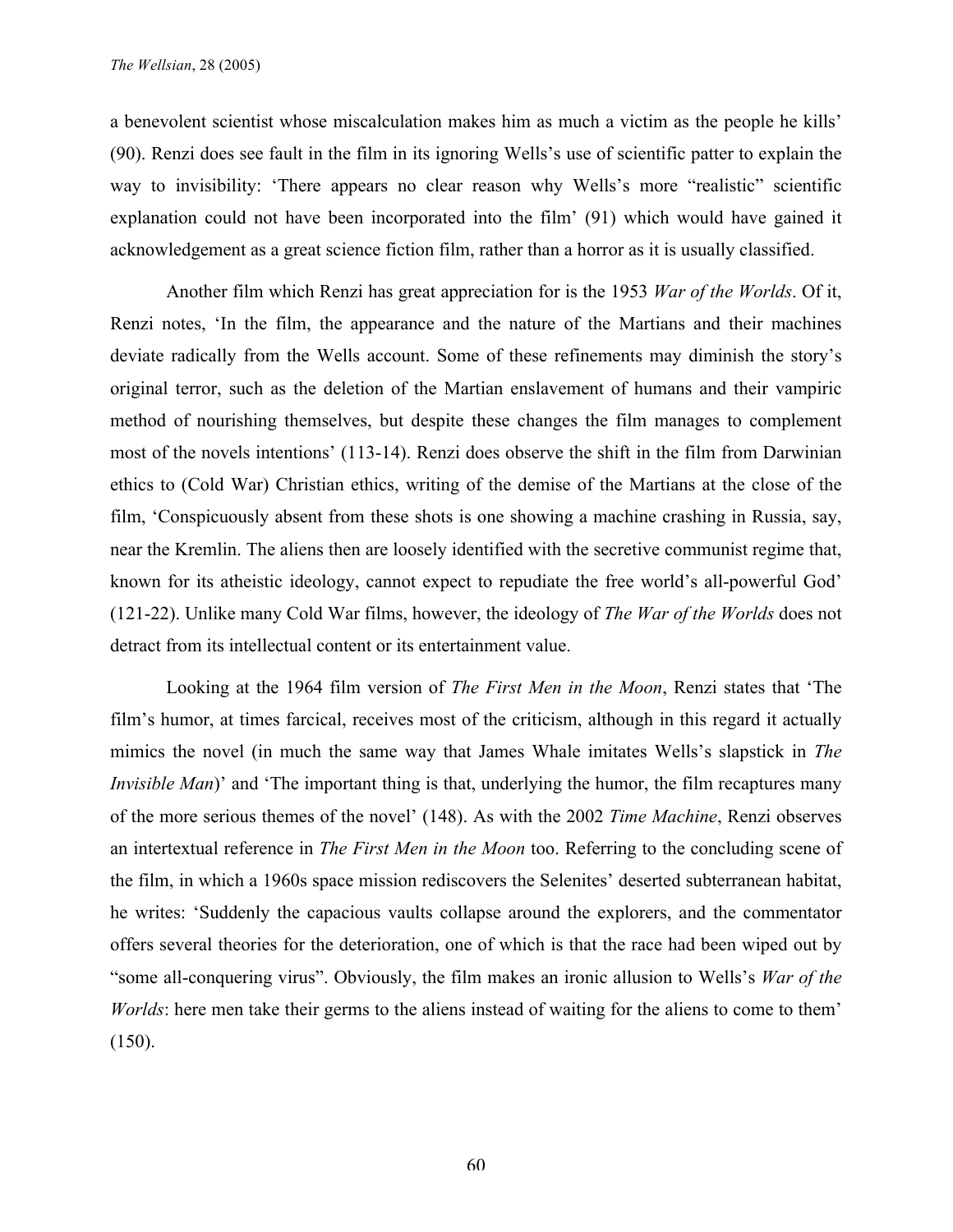In concluding his study, Renzi notes that 'Most of the major adaptations of H. G. Wells's scientific romances consistently incorporate two particular narrative elements from film to film. The first, deviating from the novels, is a love interest, which Wells omits, at least literally, in his novels. […] The second, imitating Wells, is avoiding closure by ending the story with ambiguous implications' (187). Paying homage to Wells's ability as a storyteller, Renzi notes, regarding the lack of love-interest in Wells's science fiction, 'Wells was deliberate in his omission. He kept the romance in the thrill of the experience, not in the boy-girl relationship' (188). He also states that Wells's 'slippery definiteness becomes his greatest virtue, for it allows writers and filmmakers to reconceptualize and reshape his ideas for their own purpose. Reading his works, one sees that his reservoir of ideas has not been, and may never be, depleted' (191).

In two appendices, looking at Wells's own efforts at scripting films, Renzi disagrees with the majority opinion regarding the extent of Wells's input into *Things to Come*. He writes that 'Wells's influence on everything from music (he insisted on composer Arthur Bliss) to costumes (his samurai designs) to script suggests the work is predominantly his. Despite accounts that he contested the final product, the film vividly reflects his personal vision of humankind and its potential for accomplishment' (197). Similarly, regarding *Man Who Could Work Miracles*, 'The chief differences [between the film and the 1898 short story] concern additional motifs and characters, which increase the complications. As a result, the film appears more as a complex rendering of the short story than as a deviation from it' (202). Despite the loss of Fotheringay's miraculous powers at the end of the film, Renzi does not see the conclusion as hopeless: 'The power-giver's plan, to give earthlings power bit by bit, indicates the Darwinian influence on Wells, with the hopeful prognosis that humans will develop in time' (209).

Given Renzi's continued interest in filmic versions of Wells's science fiction between 1992 and the present, it is to be hoped that he will ultimately attempt a full study of the film versions of Wells's works. The two such works that have been attempted to date, Alan Wykes's *H. G. Wells in the Cinema* (1977) and Don G. Smith's *H. G. Wells on Film: The Utopian Nightmare* (2002) are, for their own reasons, unsatisfactory. Wykes's book, now nearly thirty years out of date, is an enthusiasts effort, more concerned with presenting stills from the films than discussing the quality of the movies. And Smith's effort shows very little understanding of Wells as a writer, and, despite Smith's academic credentials, is not a satisfying analysis of Wells on film. In this book Renzi shows both a detailed understanding of Wells's work (and the latest